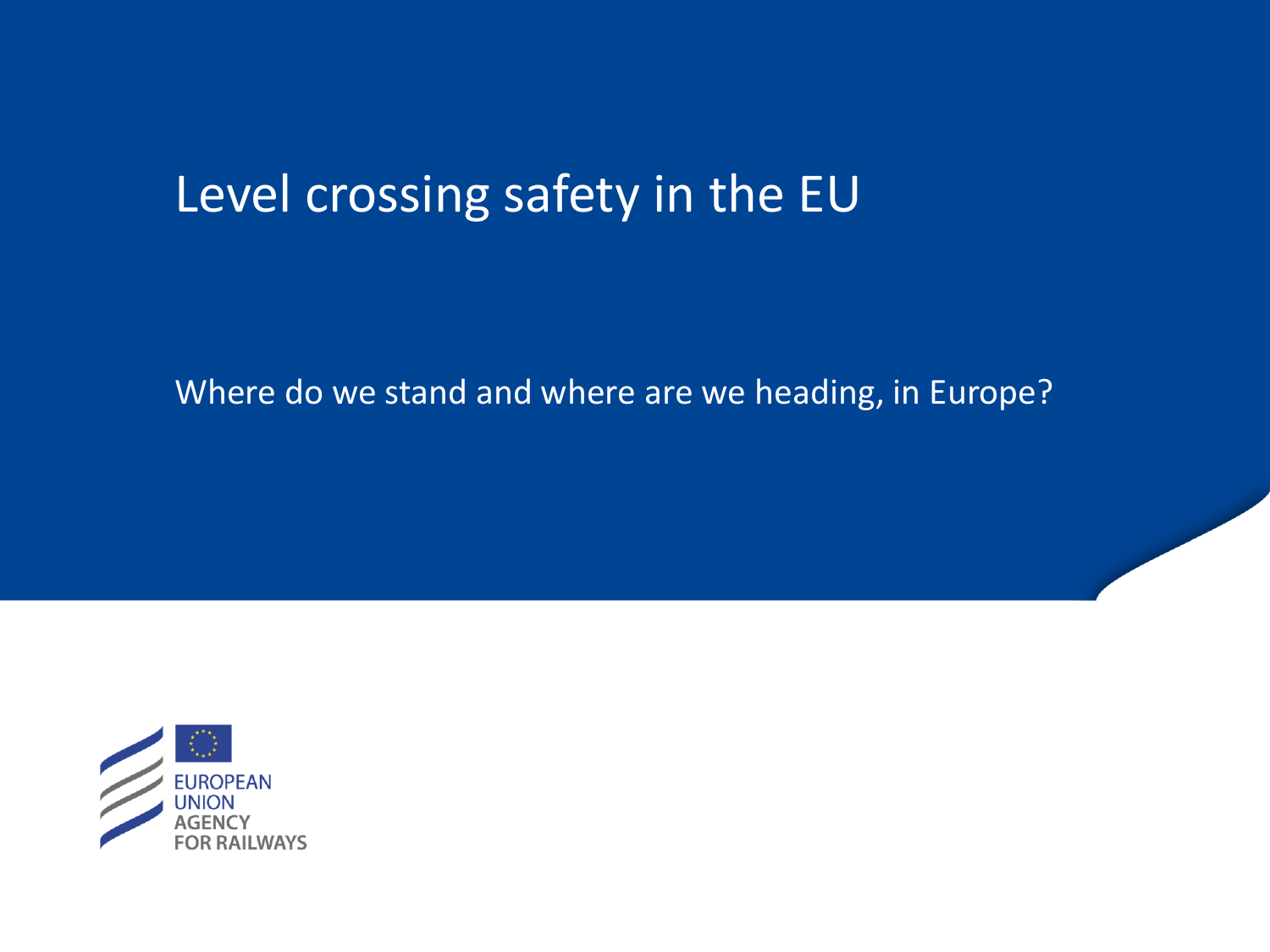

- Almost 300 people die annually in accidents at level crossings in the  $EU^1$
- Total costs estimated at  $\epsilon$ 1 billion per year<sup>2</sup>
- LC users fatalities represent 31 % of railway fatalities, but only 1 % of road fatalities > Urgency perception gap
- Diverging interests/priorities of responsible agents > Intersection of interests

2) Of which €850 million for casualties alone, Unit costs from *[Handbook on the external costs of transport,](https://ec.europa.eu/transport/sites/transport/files/studies/internalisation-handbook-isbn-978-92-79-96917-1.pdf) CE Delft 2019*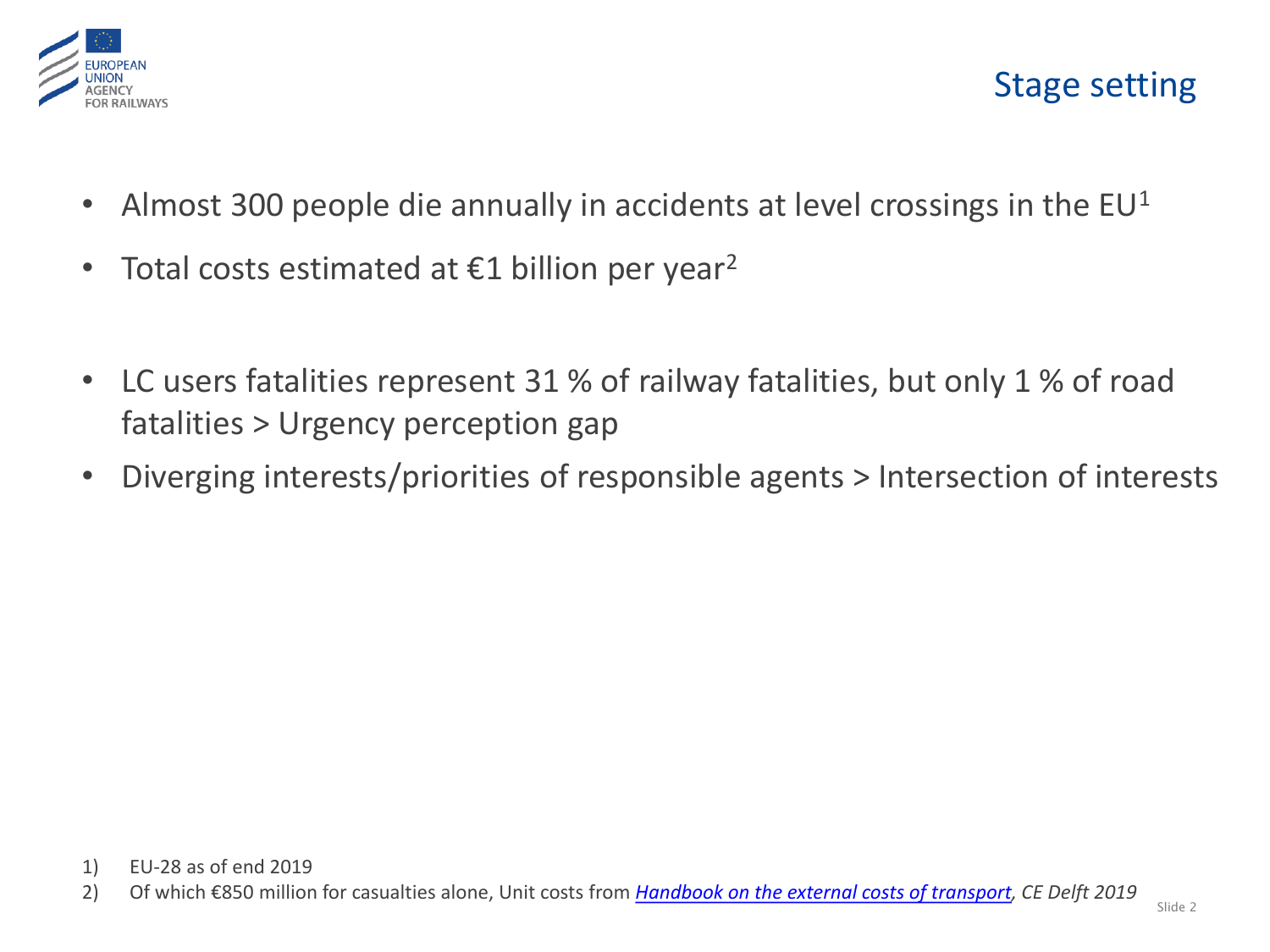

### Main safety outcomes

#### Level crossing accidents and resulting casualties

Significant accidents, fatalities and serious injuries, EU-28





Source: Common Safety Indicators (CSIs) as reported by National Safety Authorities (NSAs) to the Agency, published in ERAIL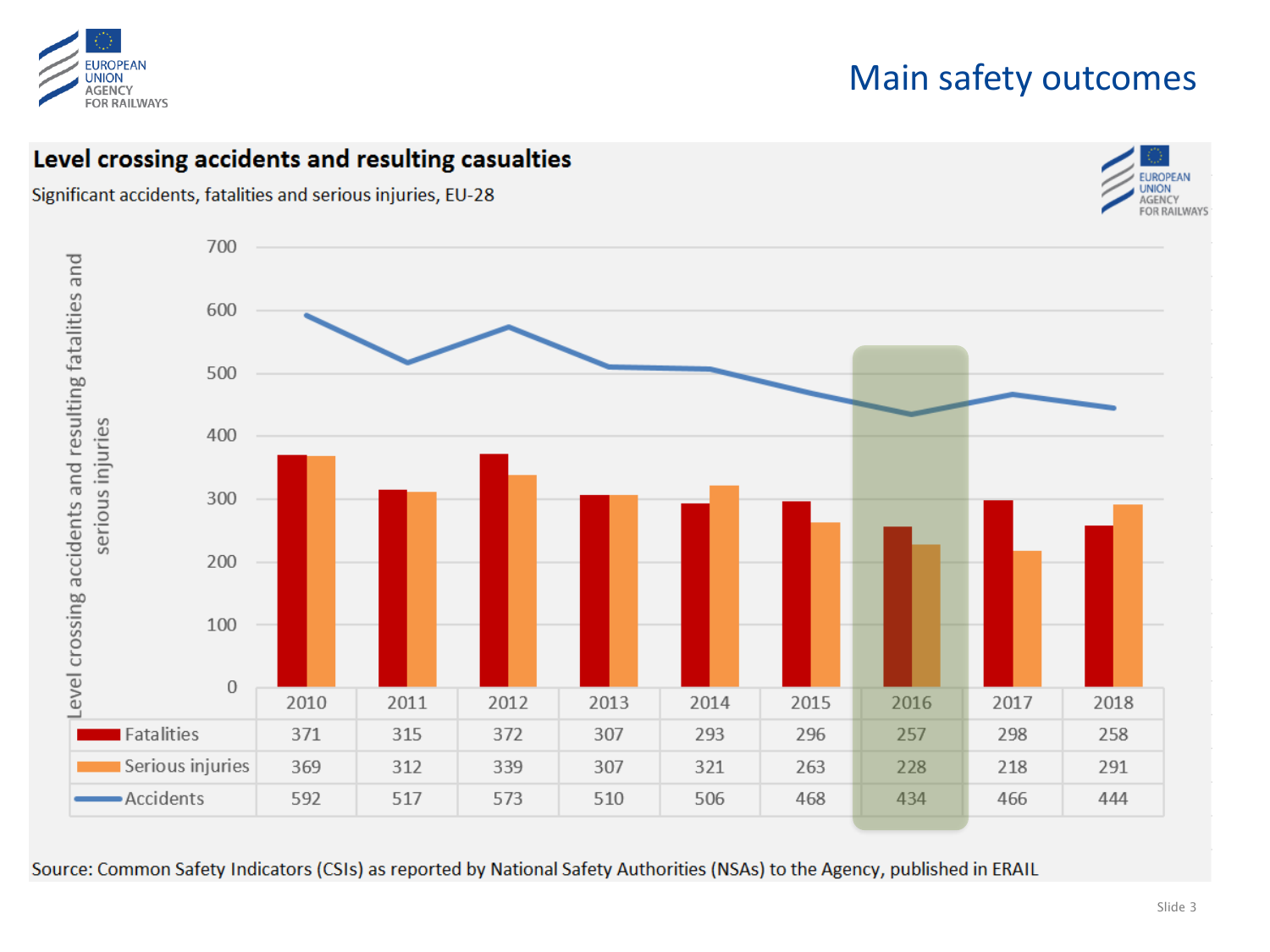

#### Significant accidents at level crossings



Source: CSI (ERAIL)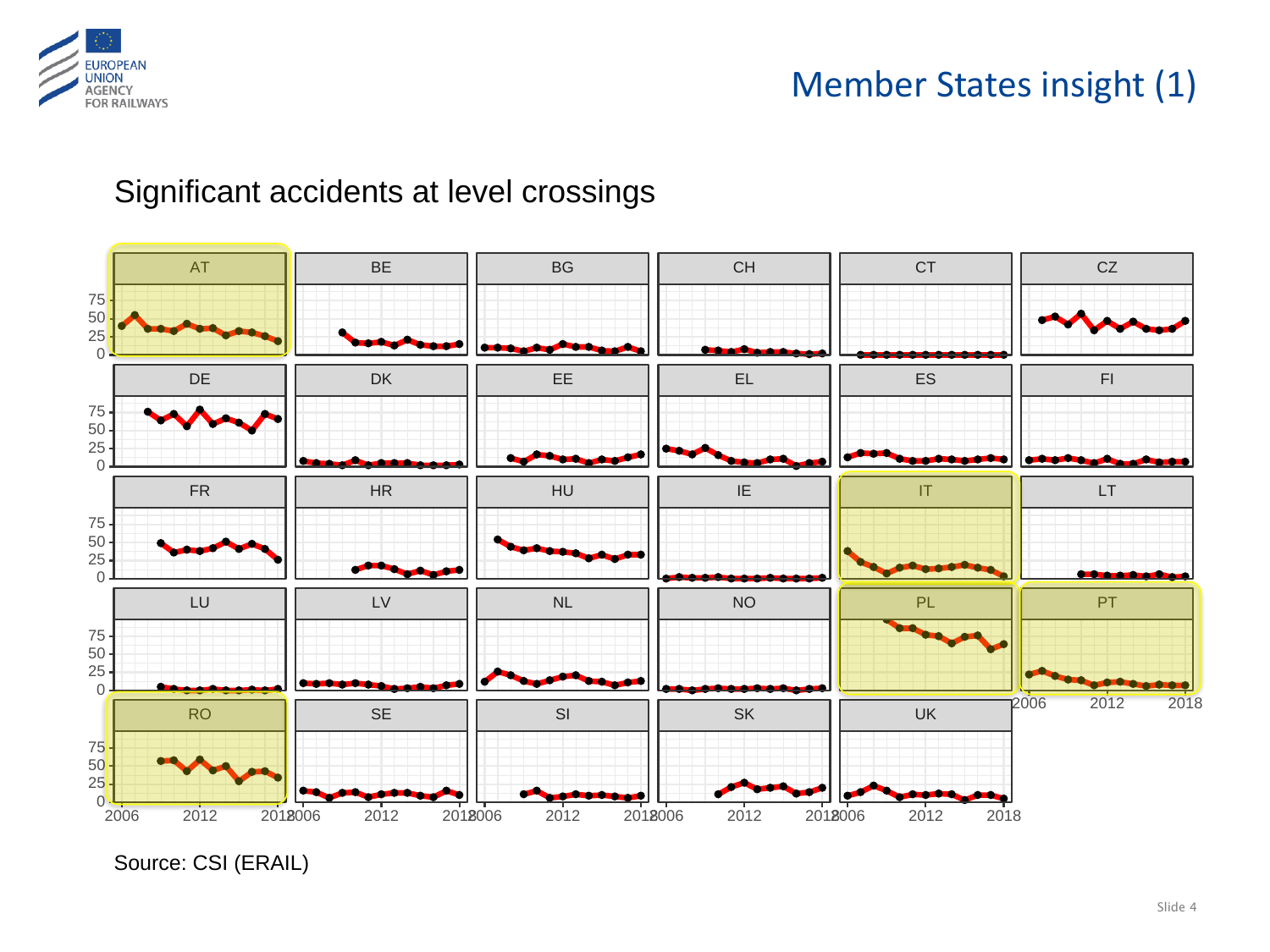

## Member States insight (2)



#### Source: CSI (ERAIL)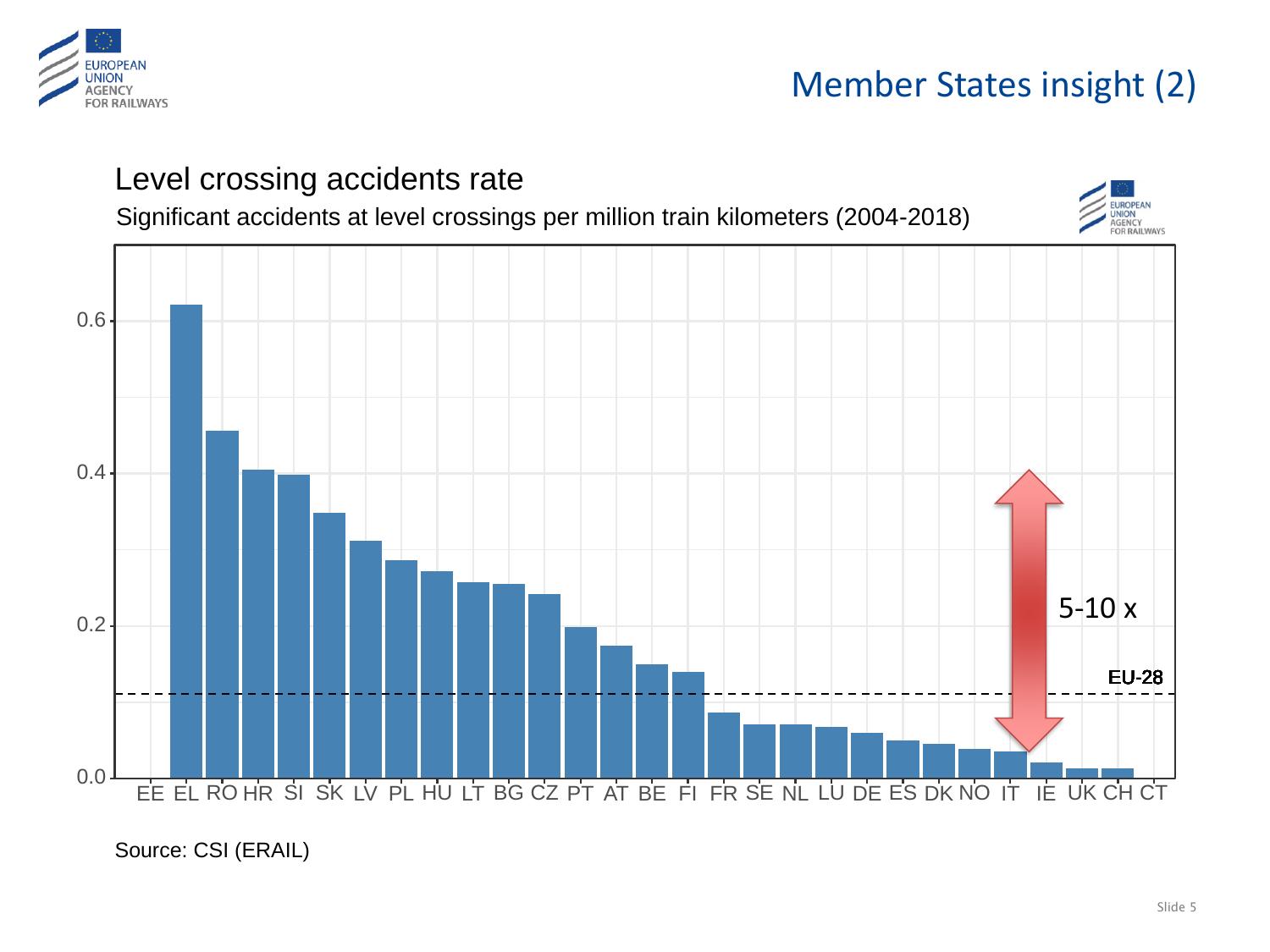

## LC types and significant accidents on them

Significant acccidents per LC type (EU-28, average (2016-2018))



Odds ratios: LC accidents per LC type

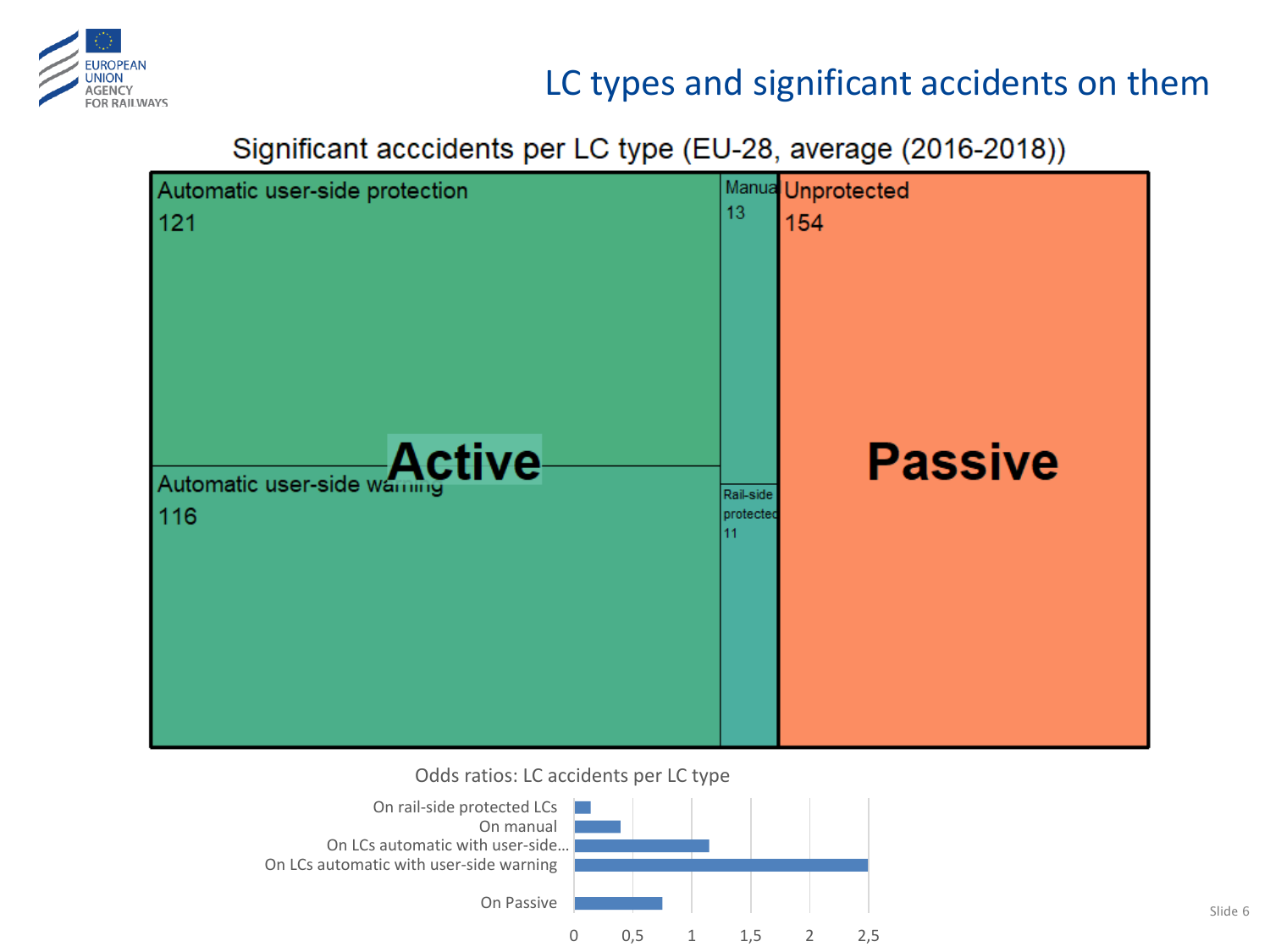

### Deep dive in statistics

Road and user attributes available at the EU level provide very limited insight as they poorly represent known risk contributing factors > low learning potential.



Slide 7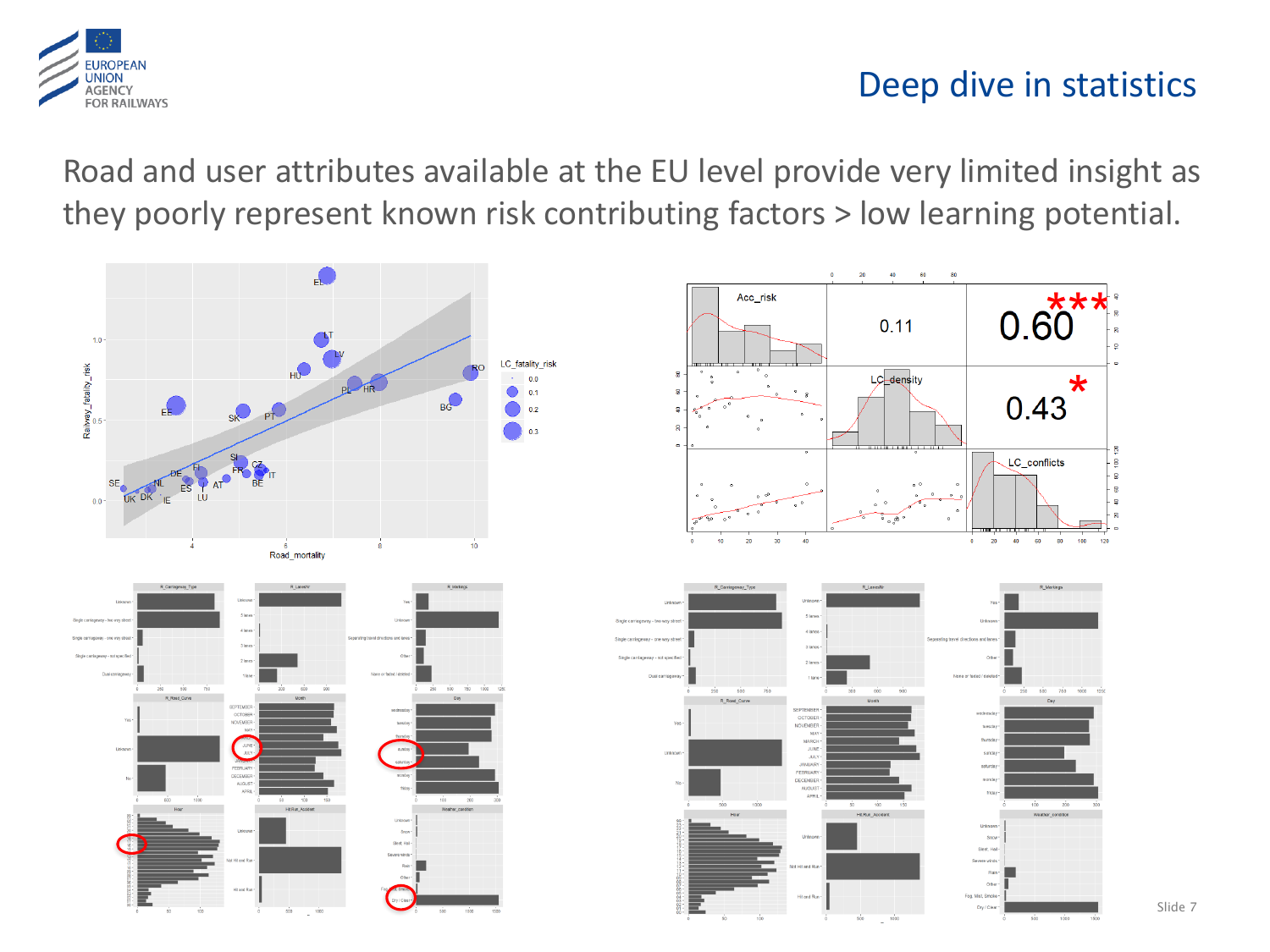

#### Prospects

- 105.300 level crossings in the EU-28 in 2018
- Passive LCs and LCs in general disappear at a low pace
	- Still some 35.000 LCs by the end of century, of which 5.000 passive!

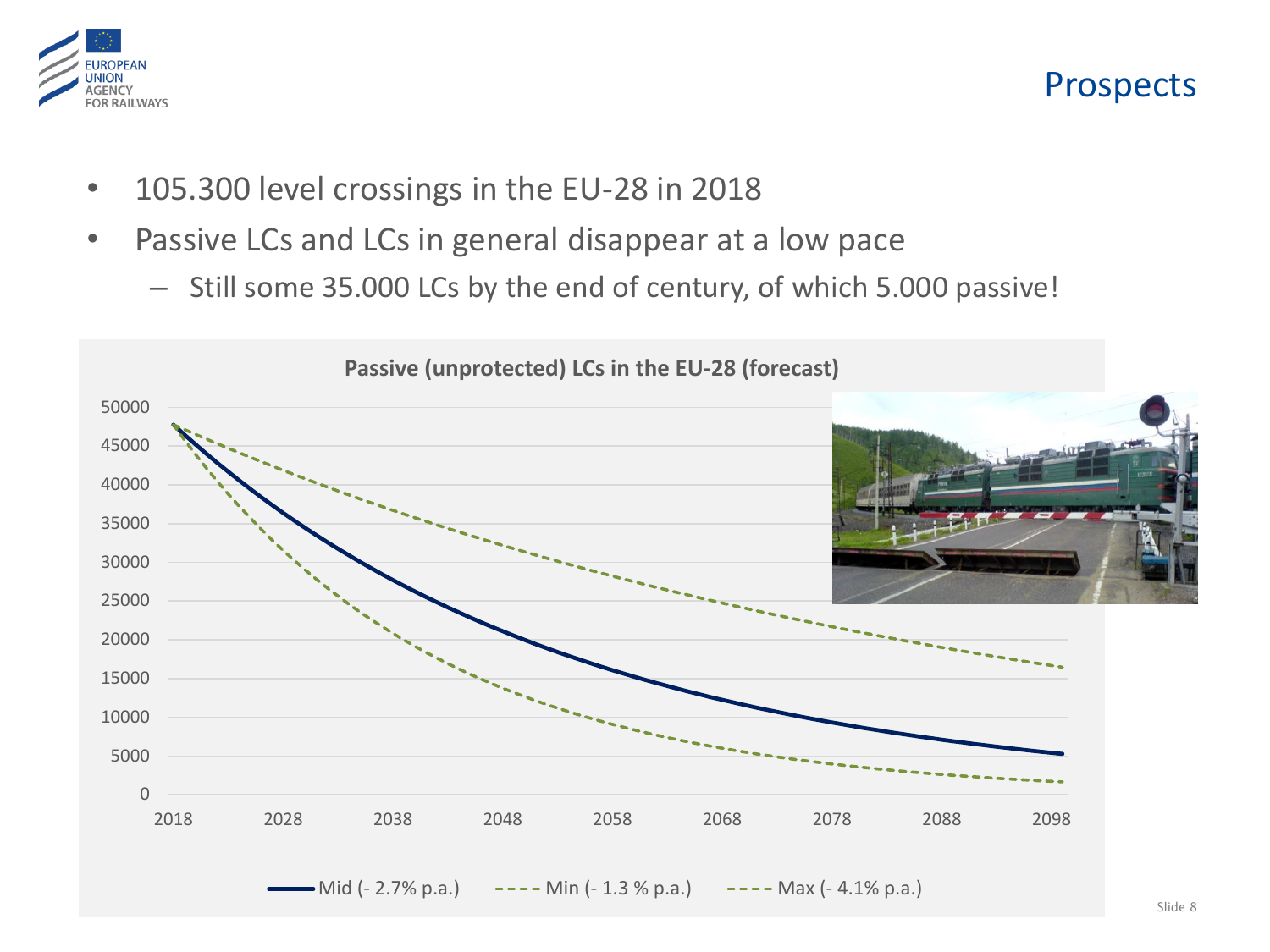

## Problem and problem drivers

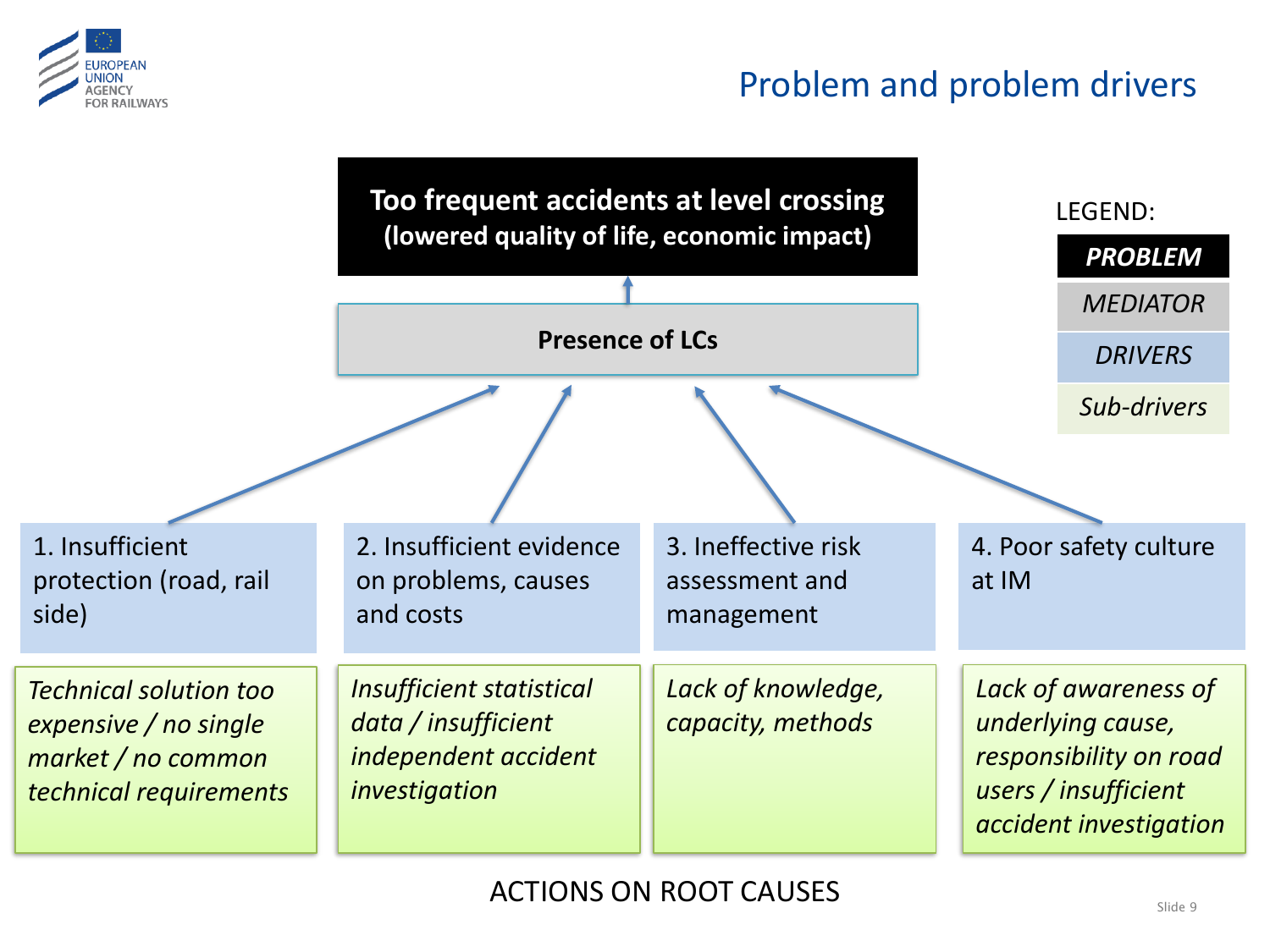

## Problems turned into actions

| 1. Eliminate LCs,<br>upgrade with<br>protective devices  | 2. Collect and analyze<br>data and information<br>from LC accidents | 3. Use of risk<br>assessment and<br>management<br>techniques | 4. Improving safety<br>culture                                                      |
|----------------------------------------------------------|---------------------------------------------------------------------|--------------------------------------------------------------|-------------------------------------------------------------------------------------|
| Credible plan: target,<br>strategy, actions,<br>measures | <b>Better statistical and</b><br>in-depth investigation<br>data     | Knowledge and<br>capacity building,<br>methods and tools     | Raising awareness of<br>genuine underlying<br>causes, just and<br>reporting culture |
|                                                          |                                                                     |                                                              |                                                                                     |
| A goal without a plan<br>is just a wish.                 | We do not know what<br>we do not know.                              | Do have experts on<br>yesterday, do we have                  | What is not "taken for<br>granted" yet?                                             |
|                                                          |                                                                     | ones for tomorrow?                                           |                                                                                     |